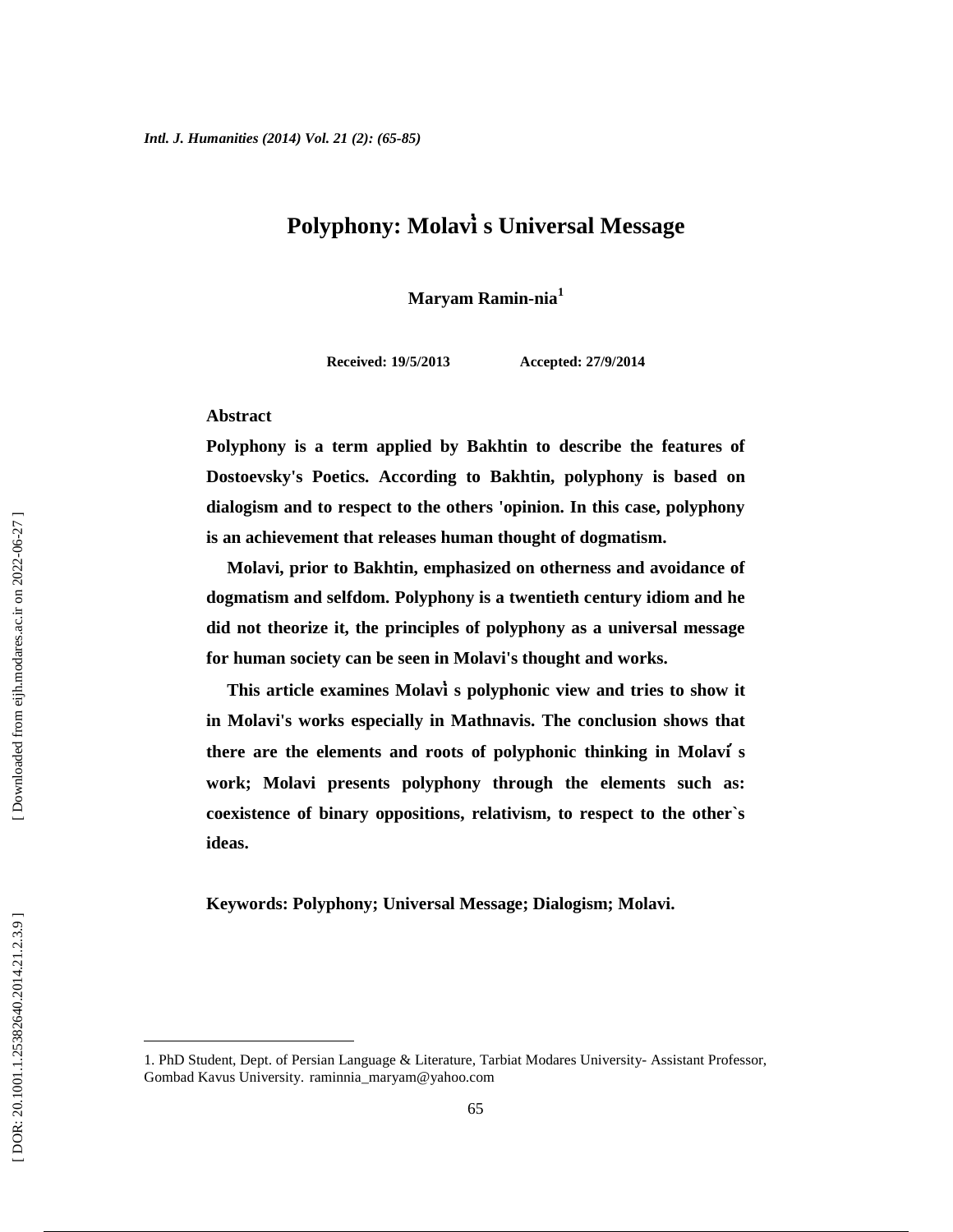### **Introduction**

Polyphony, the first time, was used in description of Dostoevsky`s work by Bakhtin. According to Bakhtin, polyphony is a device in literary work, especially in novels, to show the plurality of independent voices and consciousness:

A plurality of independent and unmerged voices and consciousnesses, a genuine polyphony of fully valid voices is in fact the chief characteristic of Dostoevsky`s novels. What unfolds in his works is not a multitude of characters and fates in a single objective world, illuminated by a single authorial consciousness; rather a plurality of consciousness, with equal rights and each with its own world, combine but are not merged in the unity of event. Dostoevsky`s major heroes are by the very nature of his creative design, not only objects of authorial discourse but also subjects of their

own directly signifying discourse (Bakhtin,1984: 6-7).

The point that Baktin offers about polyphony is independent voices and consciousness. In this conditions, in a novel or other literary forms, each character has a personal view and don`t become to an object in author` consciousness or other characters. If we expand the concept of polyphony and its function, from literary work to human relationships, in a dialogic context, polyphony is a plan or a devise for accepting others voices. In fact, other`s voice decentralizes voice of "I" and gives it an equal value as other .in this new situation, "I", can not be top of hierarchical structure and in this way, polyphony is produced.

The scholars found the roots of polyphony and dialogism in Bakhtin's life and believed that exile experience causes person get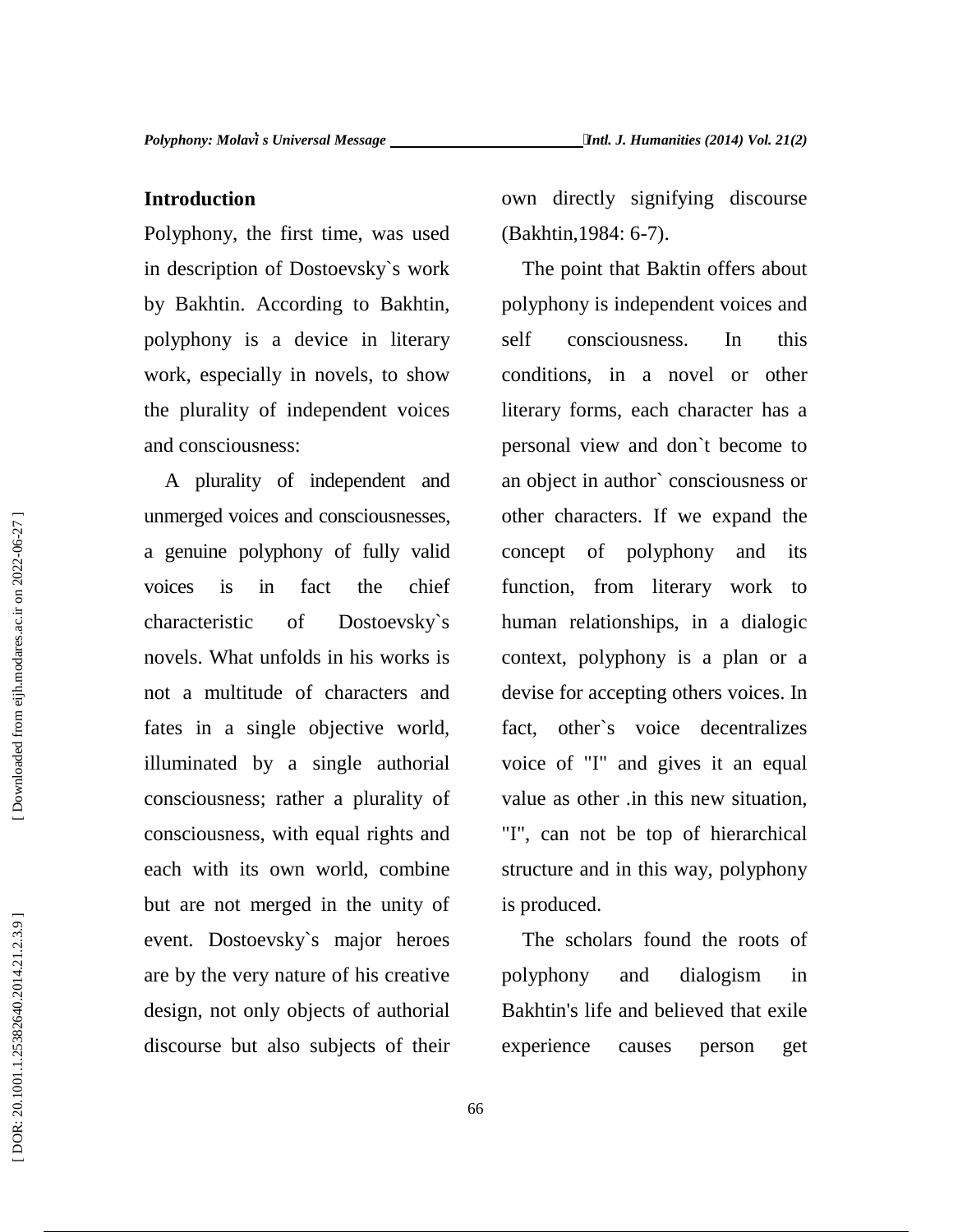acquaint with other languages and cultures. Bakhtin in exile acquainted with thinkers and existentialists like Kant, Hegel and their opinion influenced on Bakhtin." All of them, paid attention to human and established the basic of their philosophy thinking on human" (Karami, 2007: 19). So, exile experience can help polyphony to be created by Bakhtin.

Many argue that being exiled forever changes one`s thinking and perception; the experience permeates the human soul so deeply that every thing becomes imbued by its shadow (Desantis, 2001:4).

Similar to this experience, can be see in Moulavi s life. Molavi acquainted with Arabic language and culture at a school in Baghdad. He also traveled to Syria, Asia Minor and acquired a deep knowledge of diverse languages and cultures. Every journey, every experience

increased knowledge in Molavi`s view. Indeed, live in Konya that was multi-languages, a multi-nations and multi-cultural city, more and more acquainted Molavi with religions and culture. In that city, remains of Roman civilization were mixed with Iran and Islam civilizations. There were three or four languages. Greek language that was of Roman remains, Arabic that was language of Islam religion, Persian that was civilization and culture language and Turkish. Also in that city, religions and cultures were mixed (Islami Nadoushen, 2002: 51). The other factor affected on Molavi`s view and idea was: Meeting shams changed Molavi from a sober man to love madness. As he felt needless to and left teaching and sermonization, he practiced mystic dance and started listening Gnostic music and also in disguised dress" (Forouzanfar, 2006:89). After that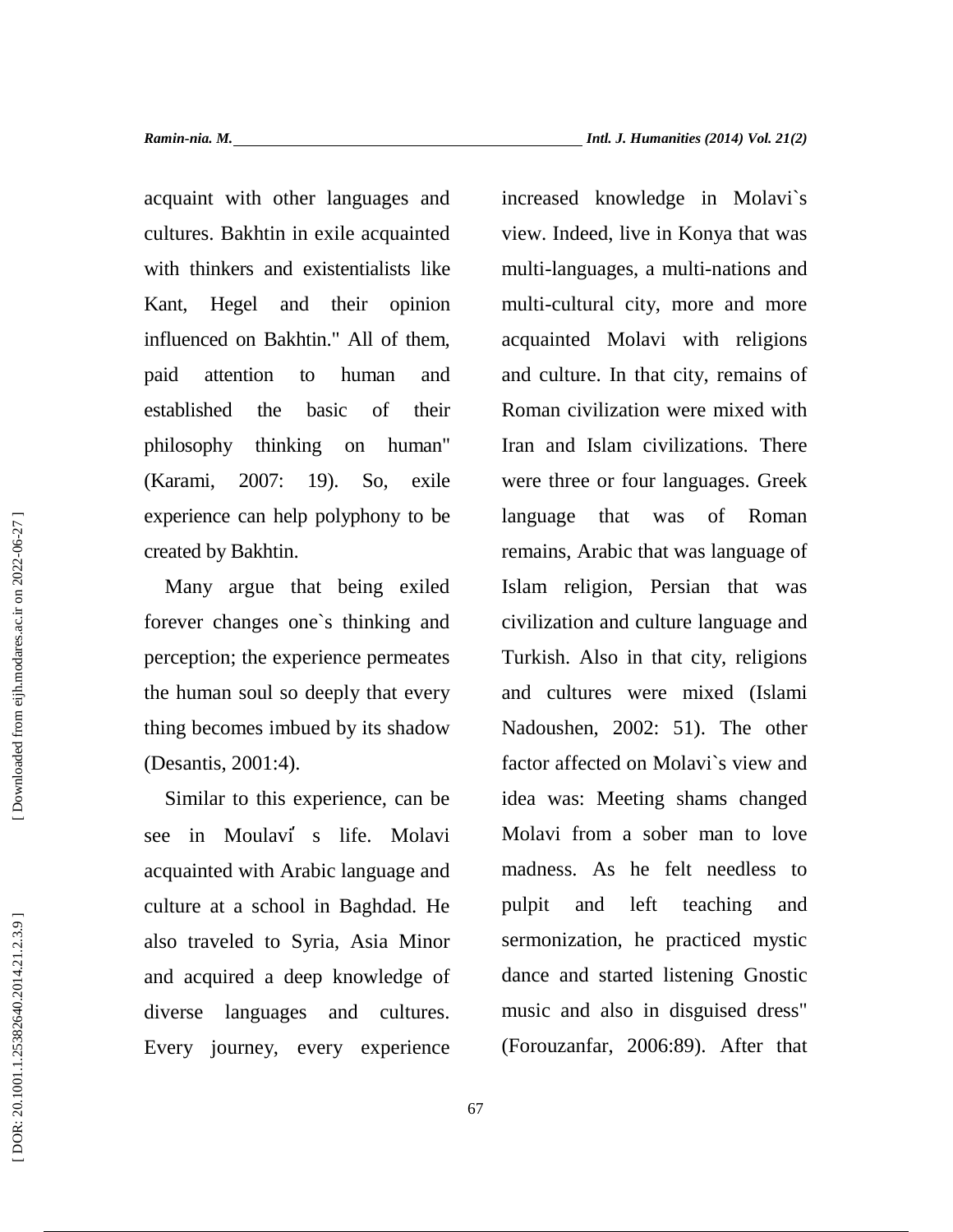Molavi communicated people with more merci and affection. He didn't see people as a stranger, didn't cheapen people and didn't ex communicated no one (ZarrinKoub, 2002: 123). All these could be possible by visiting Shams, hence, Moulavi transformed from asceticism to mystic.

### **Molavi and Polyphony**

Molavi`s worldview is multiple in nature." He is both agreed thinker and love madness. He has interpreted law of existence, in other side he believed that laws and disciplines in the world are not unchangeable and stable" (ShafieKadkani, 2002: 1).

In this case, Moavi did not adjudicate for rules of life; because he always has noticed different aspects of life and had a dynamic and seeker view. In Molavis view, difference and diversity in world is hundred creeds" (Bayani, 2005:155).

inevitable. If ways are different, destination is identical. There are many ways to reach Ka'aba, some of them passes through Rome, some passes from Syria or Iran or China; some passes India. So, if you notice to these ways, you'll find them different; but if you notice the destination, you see it is identical. The hearts love Ka'aba; The hearts are connected to Ka'aba; This love to Ka'aba is not belong to belief and not blasphemy (Molavi, Fih-e- Ma Fih, 1990: 97).

Molavi accepts multiplicity in divine religions and he respects disciples of religions; because he believes if there be no partiality and no idiotism, there won`t be superficial difference; so all nations will become as a unitary entity. "Molana believed that connection to god and belief has different ways that are seventy two nations or two The hearts love Ka'aba; The hearts<br>
Molavi and Polyphony<br>
Molavi's worldview is multiple in<br>
nature." He is both agreed thinker<br>
and love madness. He has<br>
1990: 97).<br>
interpreted law of existence, in other<br>
is ide the beli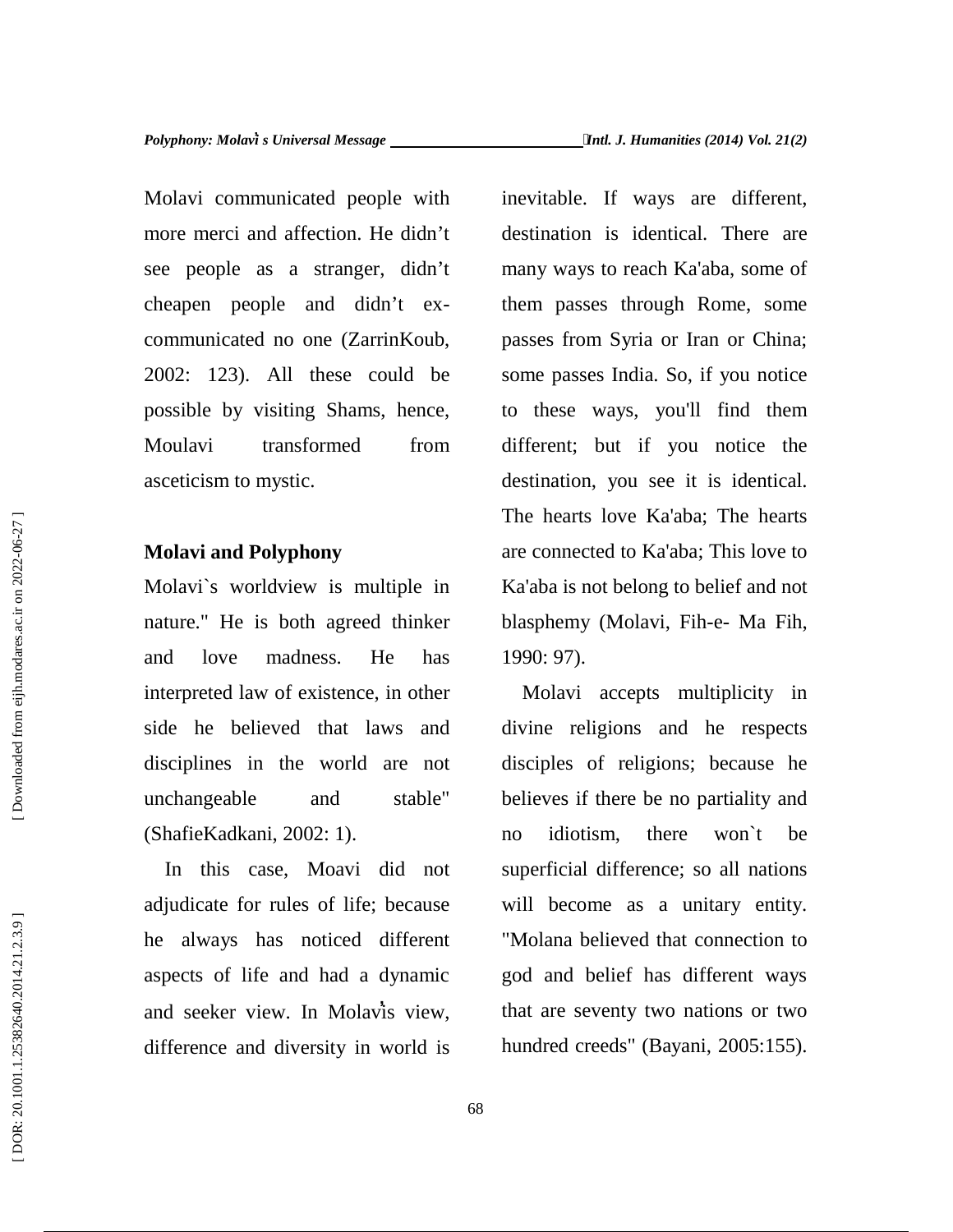Thus, he believed that war of seventy two nations is due to non vision and non- knowledge. Molavi has blamed the religious and crusade paying wars for several times "(Zamani, 2007:112). Molavi is messenger of peace. He reconciles among different ideas. He is an eloquent who seeks human s exaltation (Nasr, 2005:375).

Moulavi believes that partiality in idea is due to ignorance and crudity:

The fanaticism and stringency is crudity so, when human is a fetus, drinks blood (Masnavi,3/1297).

In fact, avoidance of partiality and Dialogism stringency is of monologism and also is reverence to diversity of ideas. So, polyphony can be seen in Molavi s work in varied forms. Molavi, whether indirectly or directly, in his propositions or his stories, uses varied methods for teaching polyphonic view to his addresses.

Advice to relativism, avoidance of absolutism, reverence to other idea and voice, emphasis to dialogism, attention to coexistence binary oppositions, subversion of hierarchical structure in some instances and also favor to carnival, are the factors that show polyphony in Molavi's speech.

The principles of polyphony as a universal message in Molavi's speech:

## **Dialogism**

is fundamental for Bakhtin. According to Bakhtin, dialogism predisposes polyphony. In aspect dialogism must be analyzed between speakers and also in relation to "I" and "other"; indeed, dialogism can be seen in voices of story if a story based on monologism, dialogism won t exists in it.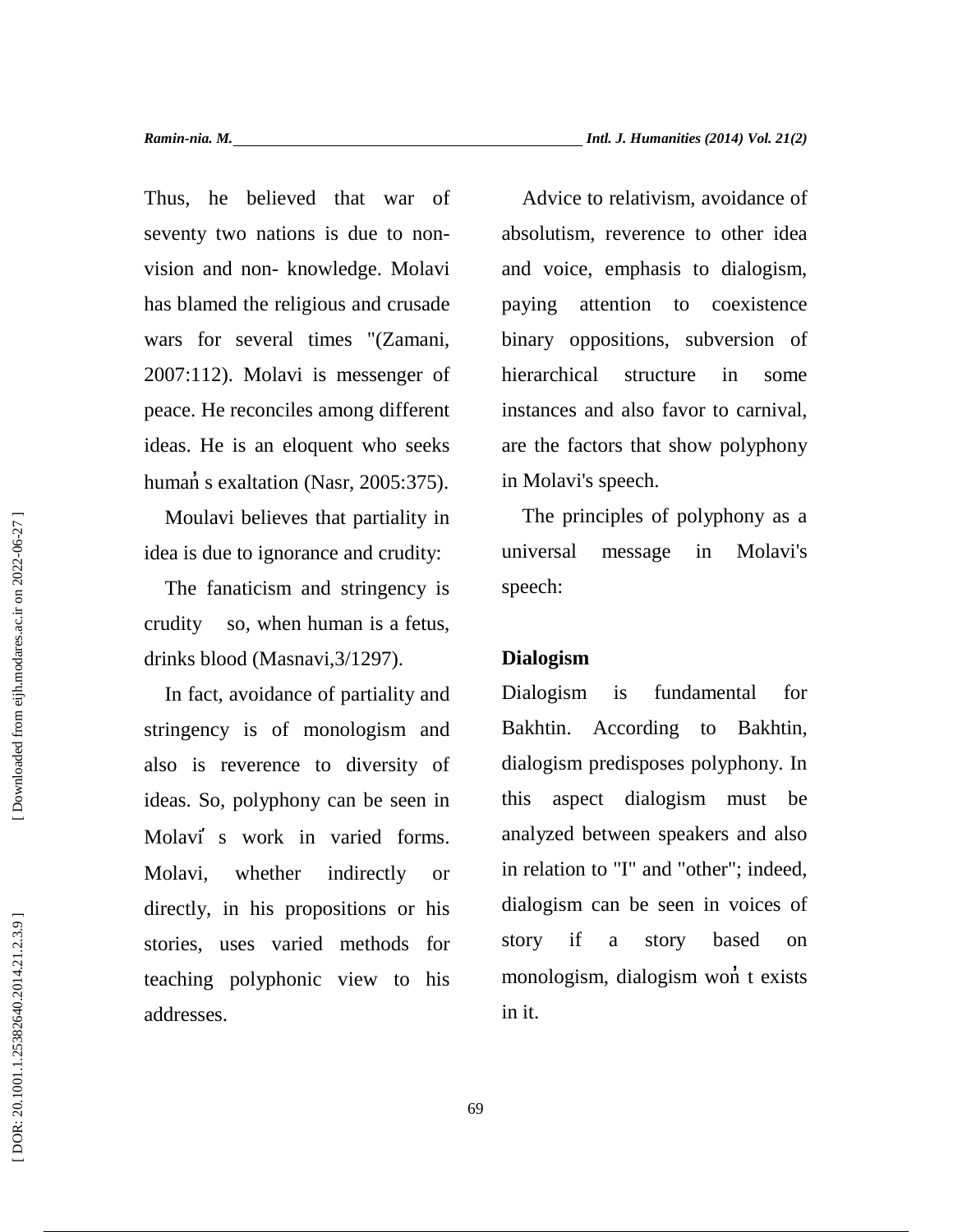In Masnavi, many of stories are based on dialogue. In these stories, dialogue is an impeller element; and such stories are dialogic. In the course of dialogue, speakers discuss about their ideas.

The stories "Lion and its Prey", "Caliph and Bedouin and his Wife", "Moaviya and Satan" are dialogic. These stories are examples for double voiced and polyphonic in Masnavi, in all of them, there is no entirely polyphony, in "Caliph and Bedouin" and "Lion and his Prey", can be said to be dialogism and polyphony are approximately happened in voices of the story. In other instances, polyphony or double voiced, is appointed on basic of the position of varied voices, coexistence of binary oppositions and their relations to fiction. So, dialogism cannot be found between characters outward dialogue.

Therefore if there is no dialogism in external dialogue, can`t be said the story is a monologic story, but dialogism will be inward levels fiction; in voices of text.

As, stories of "Satan wakes up Moaviya, saying get up it's time for prayer" and "the Muslim who invited magi to Islam" can`t be said are monologic; because in such stories dialogism enter inside of story and is established between voices of characters` s ideas.

Double-voiced stories, some deal, based on dialogism. Namely voices which was presented by narration, together. It is possible dialogism doesn't exist in external dialogue, but the process of dialogue and representation of voices impede that voice is completely refused by other character or voice. For example, in story of "king and slave girl", the voice of goldsmith and king speak together that goldsmith is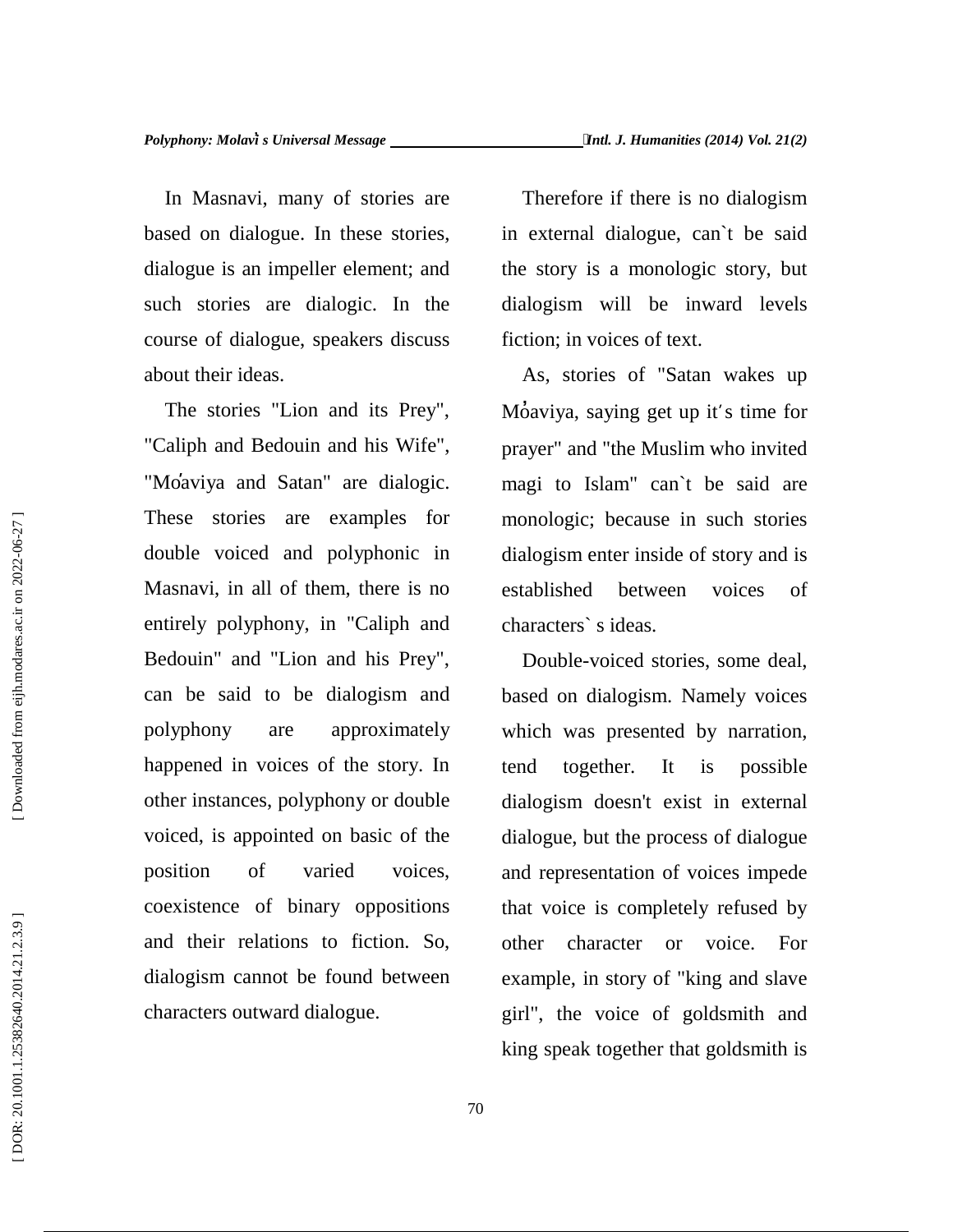innocent and killing goldsmith by kings is not permissible. In fact, voice of goldsmith impedes that the voice of king become to a dominant voice. In this condition, the story is not a monologic. So, stories of "A person who was praying:

O God! give me aliment without need of my endeavor for it", "Satan wakes up Moaviya, saying get up it's foundation time for prayer " ," the lion and it s prey", and "the Muslim who invited magi to Islam", are dialogic. But in external level of story there is no dialogism among characters; yet, there is a continuous dialogue among voices of text, these dialogues remain in inner levels of story and produce a kind of polyphony.

Briefly, in all of stories and fictions that are specified by binary oppositions and based on coexistence of oppositions, dialogism can be seen among speakers or voices of text. Therefore, In Masnavi, the important principle in dialogism is dialogue among ideas and voices of text, and also coexistence of opposition voices.

Then, discursive power of voices relationships, text position and narrator s position to characters and also continuous dialogues are as criterions for of dialogism and polyphony.

### **Relativism**

Relativism is opposite to absolutism and also is one of the basic elements for accession of polyphony. In other word, when humans speak together and nearly accept each other ideas and don't reject completely their ideas, so we can say that their dialogic relationship, is based on relativism; Because in this kind of view, one doesn't see oneself in center of world and don't believe that his/her idea is central idea.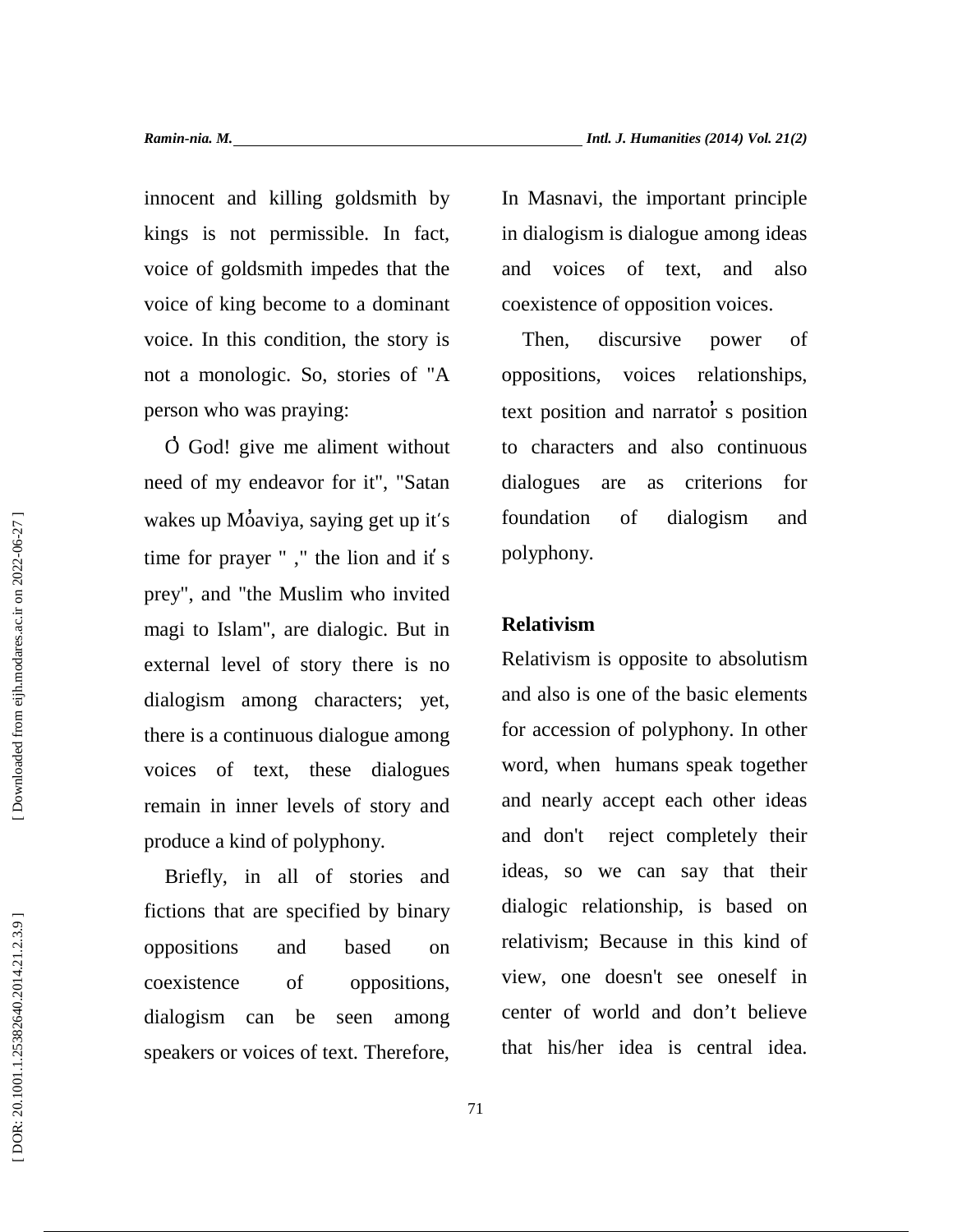Thus, he/she doesn't reject other ideas entirely. Such approach with other ideas, lead to dialogism, in this case, each voice, each idea can be converted with other ideas and voices.

If, do not want to say that Molavi is not a person who tends to relativism, in many cases, when he does not speak about principles of religion, he tends to relativism when he talks about theological and human life concepts. Molavi believes that there is not absolute bad in world and all facts won t be evaluated alone or in abstract but evaluated in relation with each other:

Then, there is no Absolute Bad in the world you must know that bad is relational (Masnavi,4/65)

Molavi, also, has such notion about other philosophic schools and cults. He believes that all of them are not true or are not false completely:

They are not all correct in what they say and neither are they totally astray The stupid man says everything is true

(Masnavi, 2/2927, 2942)<sup>1</sup>

Aman how says all`s false is foolish too

Molavi in "some Sufis verbally abuse another Sufi, saying he talks too much in front of the sheikh" says that average is a relative and comparative fact:

Sheikh said: though the moderate way is best to live a mean is always something

relative

A stream won t even reach a camel's kneel though to mice it seems a massive sea (2/3531-3532)

Molavi, In story of " how the Sufis sold the traveler`s ass to pay for their musical ceremony", notifies this point that we should not judge others slip in our point of view:

The dervishes were poor, and poverty can almost seem like in fidelity

<sup>1.</sup> Verses of books one and two are translated by Javid Mojaddedi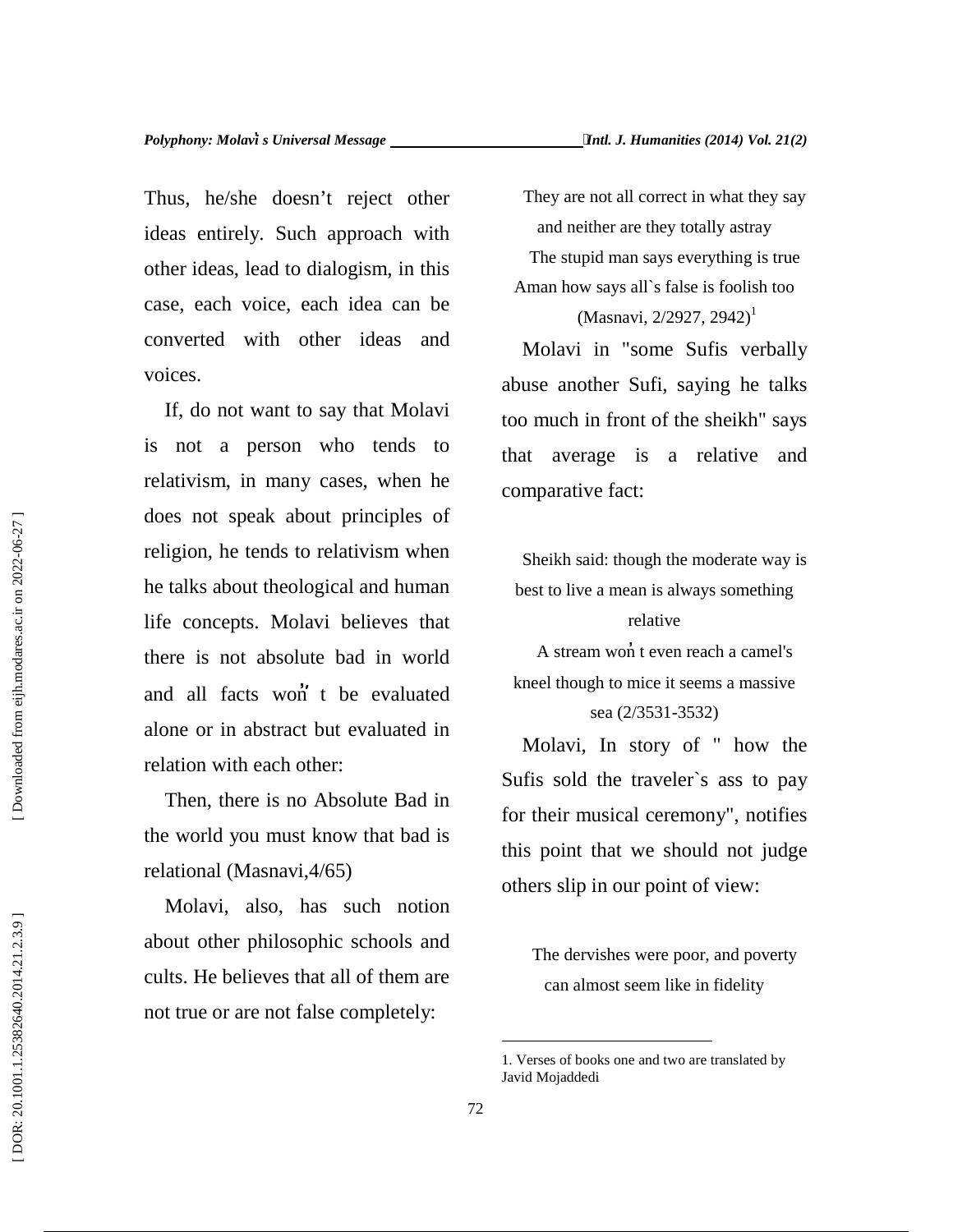Don`t mock, rich man, because you have no cares the faults of that poor man, the pain he bears! (2/518-517)

Molavi, for this reason, in approach with opposite and diverse problems and facts, doesn`t accept or reject an idea absolutely. Mulavi, in few cases, may be does it, but in many cases, doesn't reject the counterview absolutely. Therefore, in Masnavi, in stories that oriented to polyphony, relativism can be revealed in varying degrees.

### **I-The Other**

Seeing "the other" as "I", is a basic principle in Bakhtin`s anthropology that can be lead to otherness. Bakhtin describes necessity of the other existence and states this question: what is the function and rule of "the other" in Individual consciousness? Bakhtin answers that we can never see ourselves as a whole. Existence of "the other", to achieve a sense of "self" even temporarily, is a necessity for us." It is only by another person that we can acquire an aesthetic and moral experience of human finite (Bakhtin, quoted by Todorov, 1999: 210). Bakhtin stressed that the self never coincides with itself and he never coincided with any group or ideological position (Clark and Holquist, 1984:2).

Masnavi, the other and otherness is presented in two main aspects: first, in social life and human relations; second, in relation with God in a mystical way. Both of them suggest otherness and leaving the "self"**:**

What is piety? Avoidance of bad what is love? to leave "self" (Moulavi, 1986:34).

These aspects are shown in "a person who knocked his friends door", "a fox and a wolf accompanying lion", "How a king tested two slaves whom he had just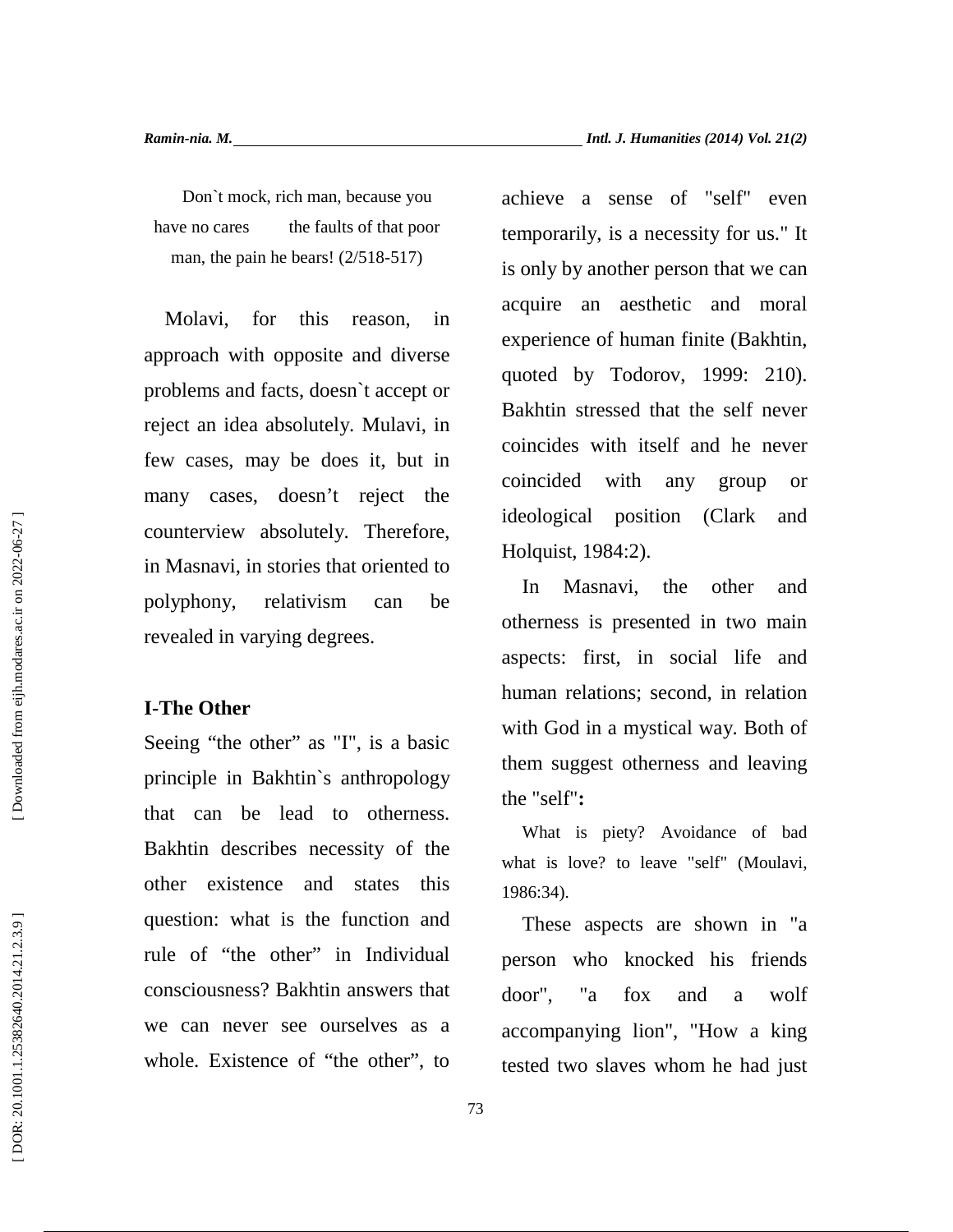purchased", "a gardener who separated the Sufi, the jurist consult and the Alavi from each other"," Mahmood and Ayaz", "A thirsty man throws bricks from the top of a wall into a stream".

For example, In story of "the gardener who……", the Sufi, piety and Alavi become alone, because, None of them don't accept the other provides existence. In, "the king who...", the selfish slave is rejected by king and other slave who preferred the other to himself is accepted in king`s curt. all of these stories suggest a point: the other as important as "I", and if the other don't exist, the ego cannot identify itself . As, in" a thirsty man…", egoism is demonstrated as a wall; and stream is personified as "other"so, breaking of wall causes, that thirsty man see the other/stream.

Molavi believes the ego cannot cognize itself solely and need strongly the other .thus one must avoid of egoism and dogmatism. Molavi s tenet lead to acceptation of the other, where every voice has an equal chance for self manifestation.

## **Carnival**

inversion of hierarchical structure in order to debilitate absolutism and formal voices the opportunity for informal voices to be revealed. For Bakhtin, the importance of Carnival is finding and drawing origins of Dialogism and Polyphony. Bakhtin is seeking for Political and Social goals in carnival and also is searching aesthetic actions of a dialogic work on carnival. Norm breaking, relativism, inversion of hierarchical structure, supplies his goals. In carnival, syntagmatic of opposite and discordant elements amplify the artistic vision of polyphonic work.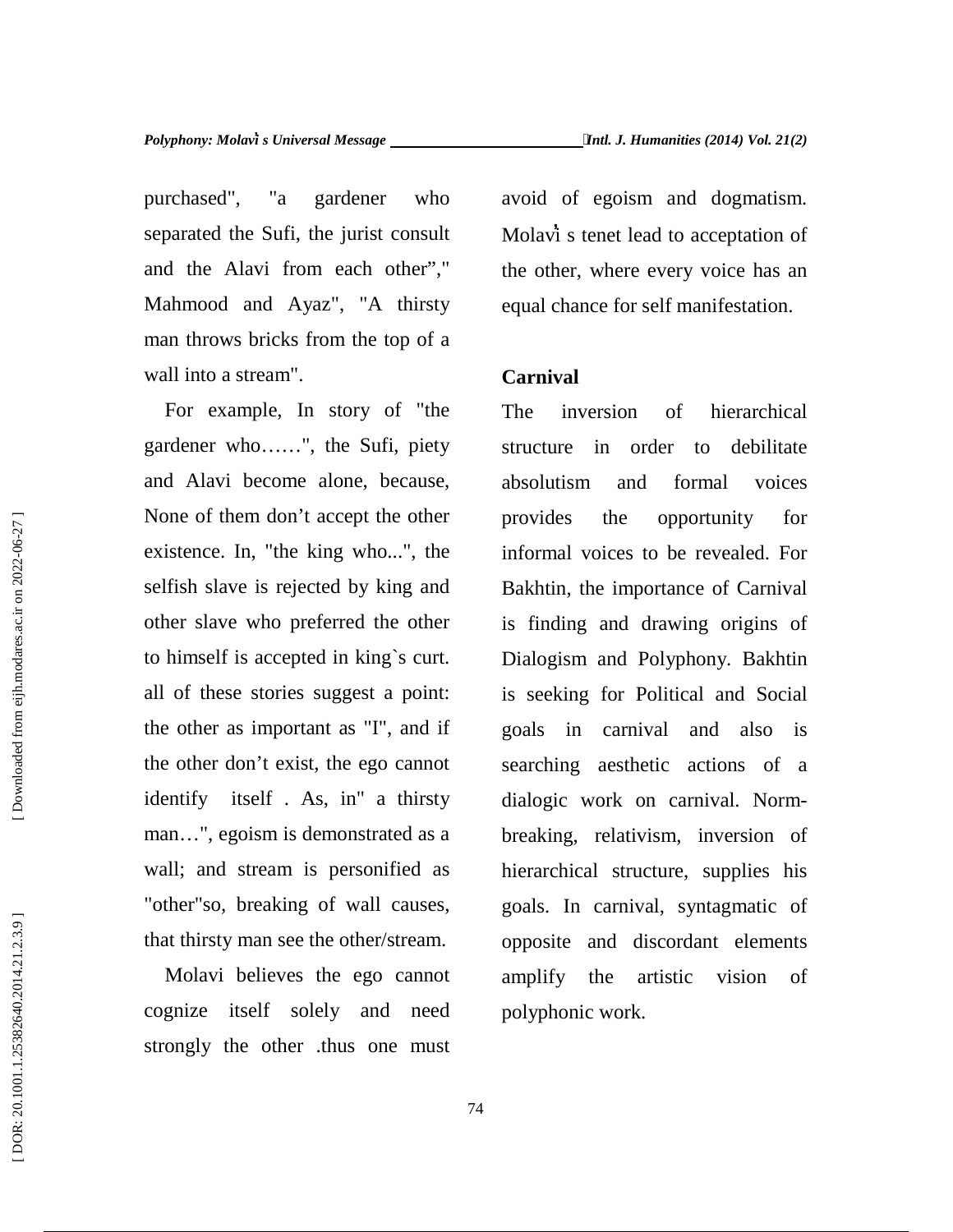According to Bakhtin, carnival, with all elements, represents culture of folk humor. And yet, the scope and the importance of this culture were immense in the Renaissance and the middle Ages. Abound fewer worlds of humorous forms and manifestations opposed the official and serious tone of medieval ecclesiastical and feudal culture (Bakhtin, 1984:4). For Bakhtin, this two aspects of the human life coexisted simultaneously in Middle Age.

In Molavi's Masnavi we find instances which destroy the usual imagination of addressee of characters, destroy norms and traditional rules and draw it in another way. This way can be seen in the stories such as "lion and its prey", "The old harpist"," Moses and shepherd", "Satan wakes up Moaviya, saying get up it's time for prayer", "in explanation of why Moses and Pharaoh were both compelled by a gods decree", and in "Adam is surprised at the accursed Satan falling astray and shows conceit".

In "Lion and its prey" story, lion that is always the autocrat, cheapens by a little rabbit and its voice debilitates lion voice. In this way, lion's position is carnivalized and the hierarchical structure is broken, so lets the other animal voices to be heard. In "The old harpist" story, carnival happens in another manner. In this story in which Omar and old harpist are the main characters, Omar's position as the Muslim's caliph, won't be vilipended but the old harpist's position is arisen by God; he becomes to the special person for God; because he regrets and repentances. For Omar, the old harpist is a sinner because he had been a minstrel for seventy years and had not prayed god. But, by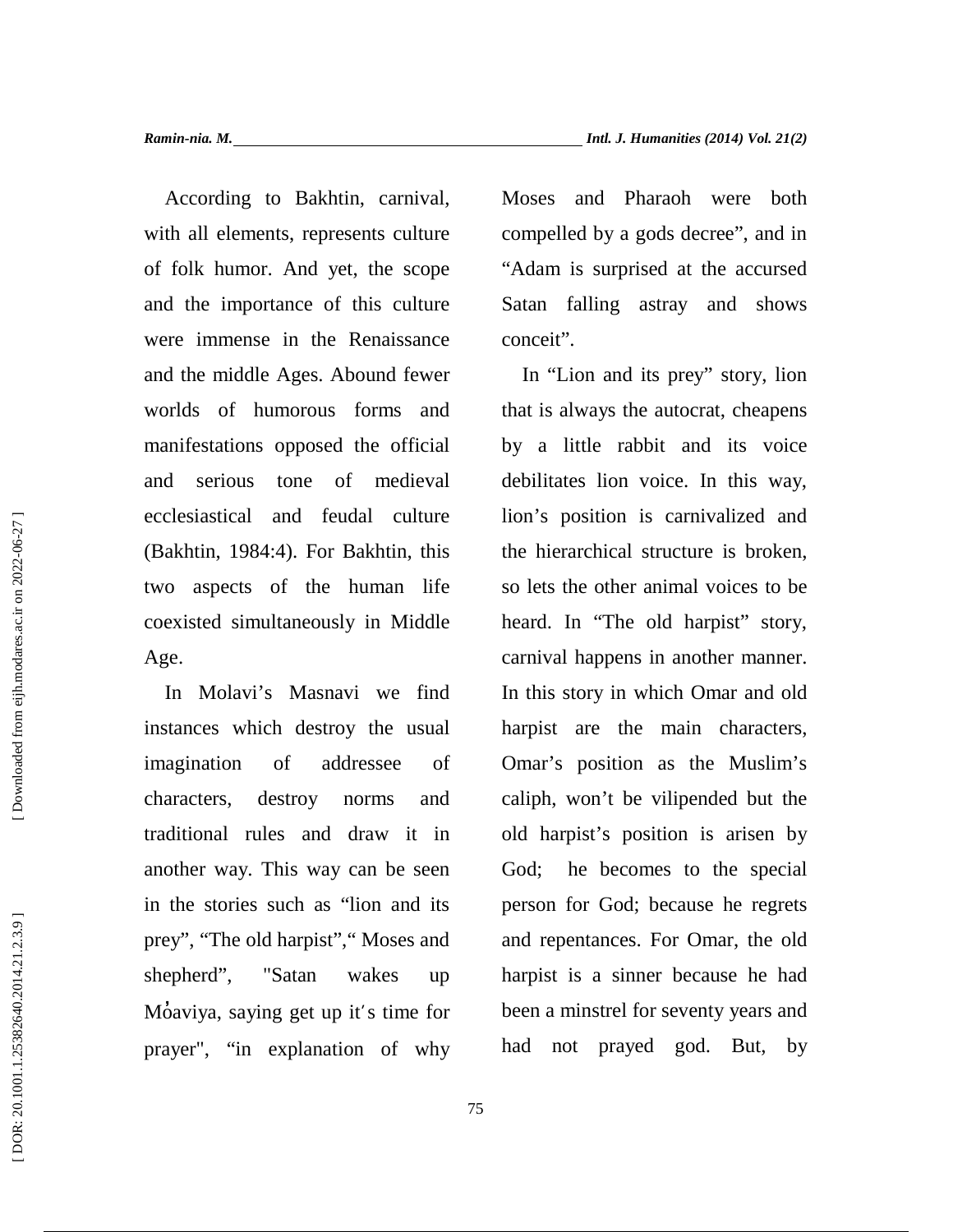carnivalization of old harpist, this imagination inverts and Omar accepts him as a pious man.

In "in explanation of why Moses and Pharaoh were both compelled by a gods decree" story, Pharaoh is described as a character that every nights cries and supplicates god. So in this point of view, pharaoh is not a rebellious that assumed himself as the god, anymore:

Moses would weep for god when it was light pharaoh would do that in the dark at night What is this halter on my neck? He'd pray without it, I am I how could I say (1/2448-2449)

In result of this carnivalization of Pharaoh, the addressee's insight of and Pharaoh changes and lets, at least just in this story, the pharaoh's voice an be heard,.

Another example of carnival happens in "Moses and shepherd" story. In this story, shepherd has an and unusual style of praying God. So Moses blames him despite God had accepted that style. This time God Blames Moses that he had disappointed and separated shepherd from God:

A revelation came down instantly: you have just turned a slave away from me Was not to lead to union why your aim? Is causing separation now your aim? (2/1751-1750)

In" Satan wakes up Moaviya, saying get up it's time for prayer", carnivalization is very noticeable. When Satan and Moaviya converse each other, Satan's speeches is contrast to conventional tradition that knows the Satan as an outcast sinner; because, Satan exculpates himself and believes he is archangel. In fact, Satan's discourse extols him as a Loving of God. He states waking up Moaviya is in order to he do not lose praying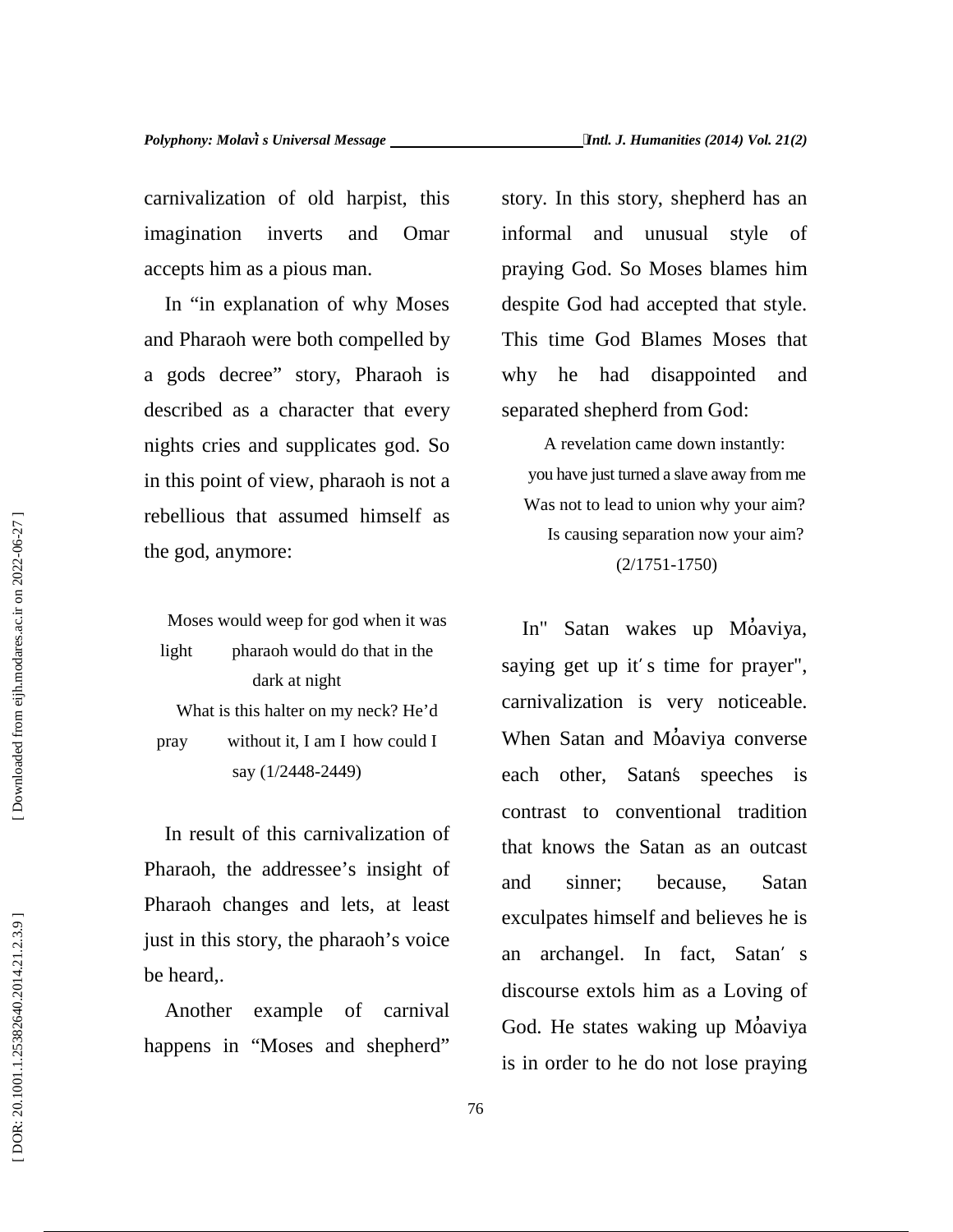time! But Moàviya replies:"you of never wish goodness for humans and you always mislead them. The Satan says: "he is only a criterion and exam for human beings". This new view carnivalizes cursed Satan s position in order to presents him as a beloved angel. Deconstruction of Satan's voice, derogates power of Moaviya's voice and usual sense of that Devil. Therefore, Molavi Carnivalizes cussed and hateful persons like Satan and Pharaoh, usual and conventional custom like shepherds praying and the harpist s status, in order to change addressee s view to a new and different reading<sup>1</sup>.

## **Coexistence of Oppositions**

For Bakhtin, Coexistence of varied things is one of the principles in planning of polyphony theory. Bakhtin notes in human life, in major

oppositions: good/bad, beauty/agley, body/spirit, God/Devil, are placed together and they cannot be disregarded. So, every effort for ignoring different things lead to ignoring human`s life varied aspects. Hence, for Bakhtin, the work that represents Coexistence of oppositions can be polyphonic. Bakhtin believes the oppositions must be simultaneously organized not dialectically. He finds it in that the oppositions<br>simultaneously orga<br>dialectically. He fin<br>Dostoevskys work:<br>Dostoevskys extraord

Dostoevskys extraordinary artistic capacity for seeing everything in coexistence and interaction is his greatest strength; on the other hand this capacity sharpened, and to an extreme degree, his perception in the cross-section of a given moment, and permitted him to see many and varied things where others saw one and the same thing. Where others saw a single thought, he was able to find and feel out two thoughts. In

<sup>1.</sup>It must be said, Molavi in above stories and within the limits of fiction has such views. In other cases and out of story, he has equal view as Koran.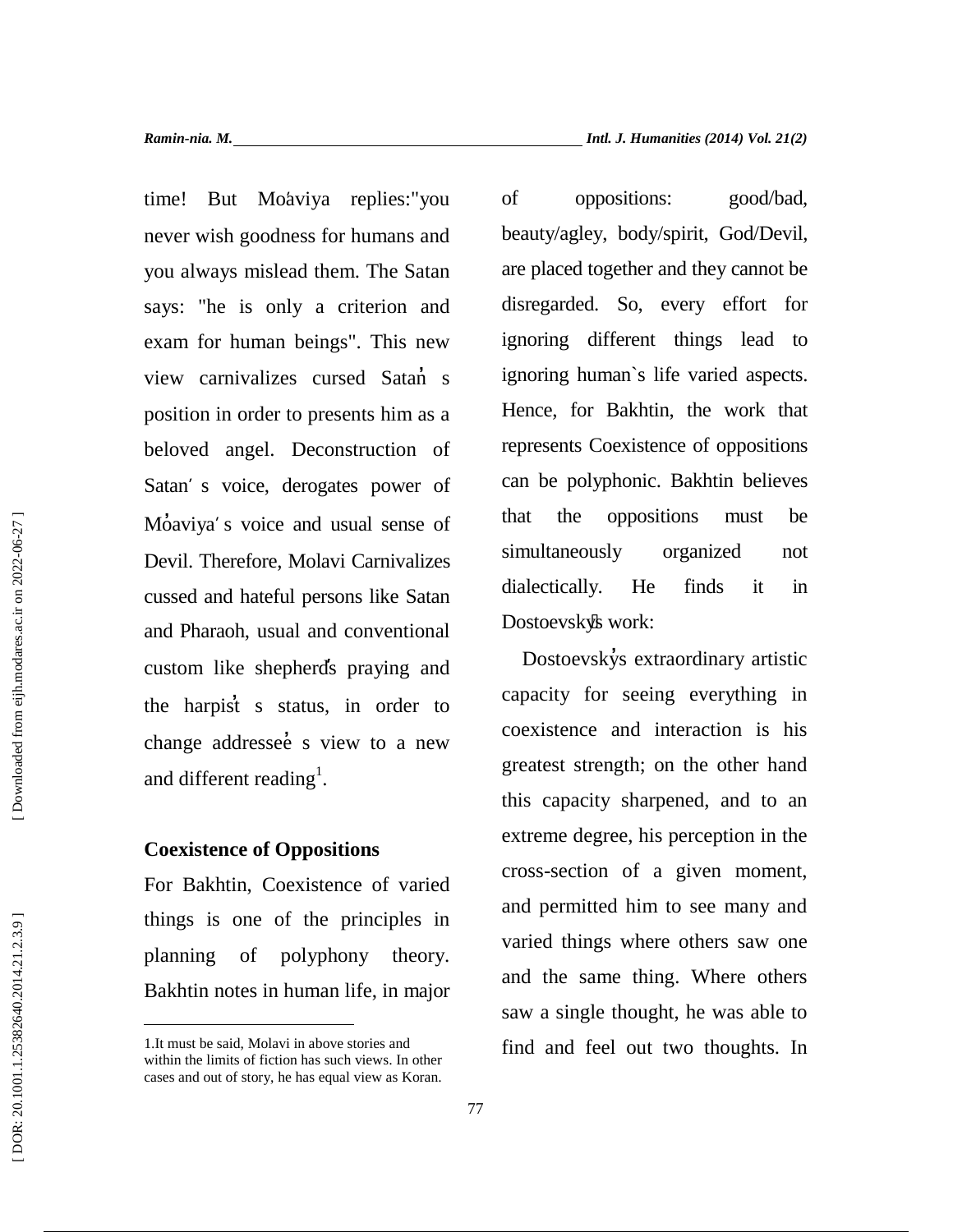every voice he could hear two contending voices, in every expression a crack, and the readiness to go over immediately to another contradictory expression (Bakhtin, 1984:30).

Molavi  $\dot{s}$  view to contradictory facts is similar to Bakhtin. Molavi feels diversity and variety in world and human life." For Molavi, one of the principles of world is existence of oppositions. Parts of world conflict each other, and struggling among them is unavoidable"(Bayani, 2006:279).Such view has made Molavi capable of designing problems of varied aspects. Molavi says:

Hence, bad and good, dry and wet come to being because bad and good are merged essentially.

My heresy is as a mirror for your faith Oman! Look at the heresy and the faith(Shams collection, 1368:245,332).

About Molavi`s varied views, Professor Mohammad Taghi Jafari The most fundamental that raises Moulavis epistemology top of other epistemologies is seeing varied aspects in world and human life (Jafari, 1979:54).as regards to these verses:

Opposed is hidden into other opposed fire is epenthetic in torrid water (6/3570)

Therefore, oppositions are placed inside of eachother and cannot be them physically or chemically. So, Moulana discusses movement and antithesis more profound than Hegel,because Moulavi does not base antithesis and oppositions on three stage process of dialect (Jafari,1983:152,158).

Bakhtin also argues in a polyphonic work especially in Dostoevsky̕ s work, coexistence of oppositions differs to Hegelian dialectic:"Dostoevsky s work as a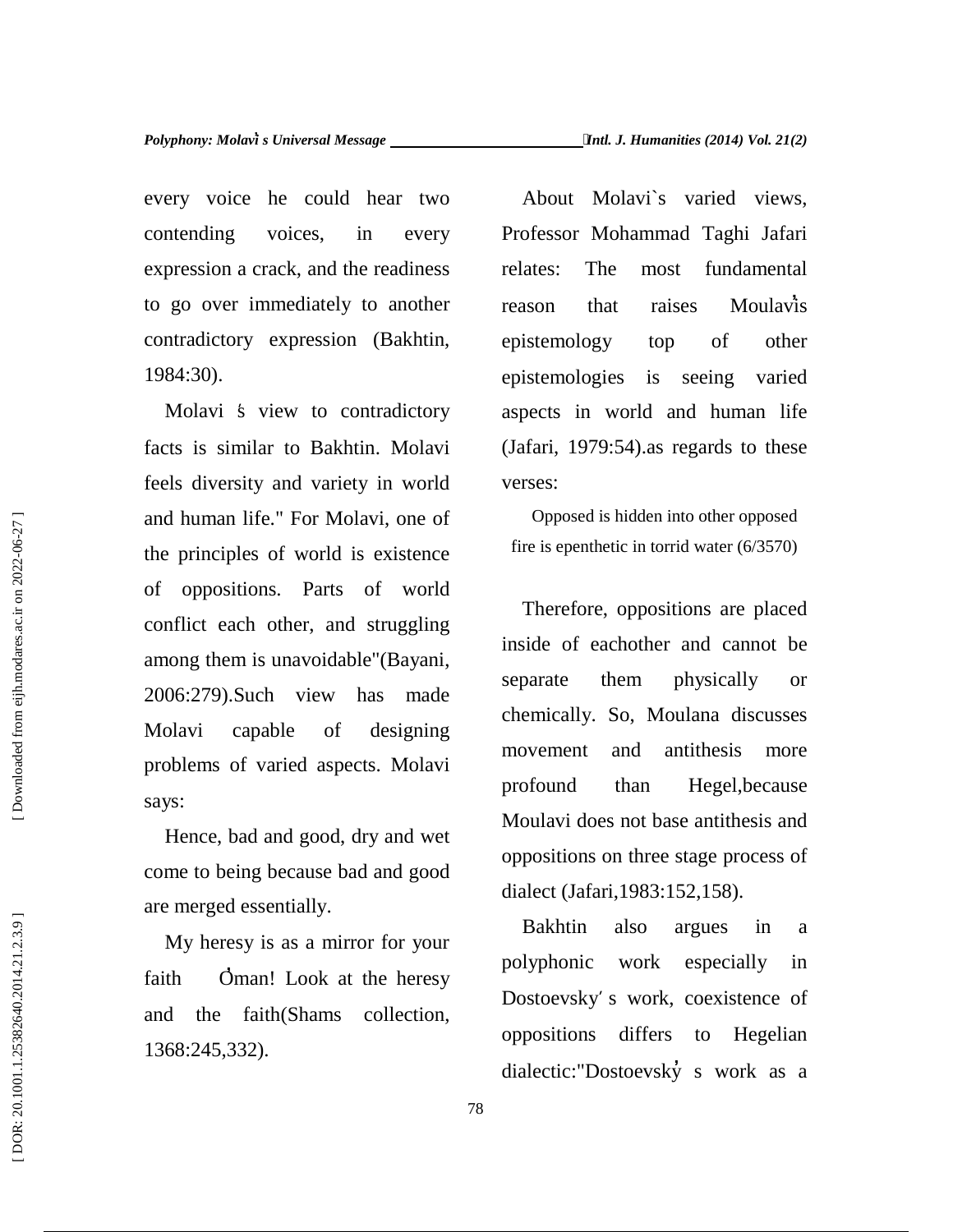whole must not be understood as the dialectical evolution...There is no evolution In none of Dostoevsky's novels is(Bakhtin,1984:26). For Bakhtin, in a polyphonic world, oppositions just are presented, but in evolution, oppositions unify in a unit point. So, On Molavi s work, in many cases philosophy of oppositions corresponds to Bakhtinian concept of oppositions. But, occasionally, instances can be seen that Molavi rejects coexistence of oppositions:

When an opposite can give life to other opposite? Rather it runs away

### from it (6/1619)

Nevertheless, Moulavi believes that oppositions linked together and he narrates them in his work just as they are. "Shams Tabriz, spiritual educator of Molavi, believes that the existence and human are based on oppositions. Shams does not accept peace of oppositions and accounts <table>\n<tbody>\n<tr>\n<th>oppositions</th>\n<th>corresponds</th>\n<th>toppositions</th>\n</tr>\n<tr>\n<td>BAkhtinian concept of oppositions.</td>\n<td>But, occasionally, instances can be</td>\n<td>1</td>\n<td>1</td>\n<td>2</td>\n</tr>\n<tr>\n<td>But, occasionally, instances can be</td>\n<td>1</td>\n<td>2</td>\n</tr>\n<tr>\n<td>see that Molavi rejects coexistence</td>\n<td>inside your heart s dark cor</td>\n</tr>\n<tr>\n<td>useen that Molavi rejects coexistence</td>\n<td>inside your heart s dark cor</td>\n</tr>\n<tr>\n<td>the one of the opposite?</td>\n<td>2</td>\n</tr>\n<tr>\

that nature foundation is stand on contradictories war; Shams does not praise scrappiness; Shams declares he prefers peace to war, but oppositions war is inevitable whether in human inside world or outside world"(Saheb-al-Zamani, 2001:421).

For Molavi, opposites generate opposites and are generated by them:

From opposites thus opposites alight inside your heart s dark core he's shone this light (1/3865) Colorlessness to color- that's the wonder and how they should begin to fight each other Oil is made up of water, isn t it? So, why then is oil water s opposite? Since rose and thorn belong together too why then is constant fighting all they do?(1/2470-2472) Living is reconciling opposites

while death is when war starts because of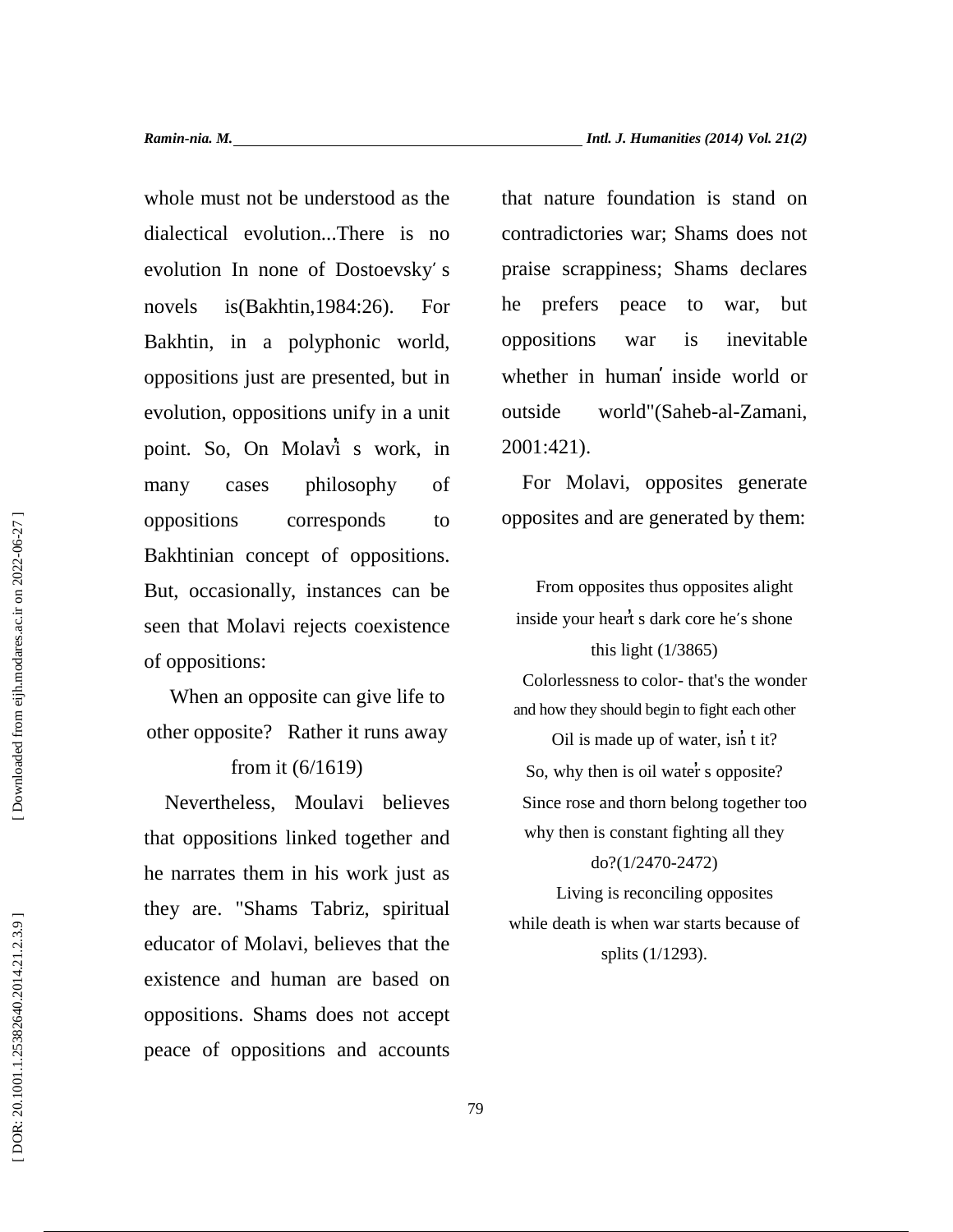#### **Binary Oppositions**

Binary opposition originated in state Saussurean structuralist theory. According to Ferdinand de Saussure, the binary opposition is the means by which the units of language have value or meaning; each unit is defined against what it is not (Fogarty, 2005). Saussure demonstrated that a sign s meaning is derived from its context (syntagmatic dimension) and the group to which it belongs. An example of this is that one cannot conceive of 'good' if we do not understand'evil' (Lacy, 2006:65) .Therefore, binary oppositions help us to shape the entire world-views and to mark difference other wise unorganized universe (Seldon, 1989: 56). Holquist argues that for Bakhtin, in a system and structure, there are binary powers simultaneous; then, the world is not logically divided into exclusive demonstrated that a sign s meaning<br>
is derived from its context simultaneously imply voice<br>
(syntagmatic dimension) and the dichotomy in place dimension. That<br>
group to which it belongs. An is one of the essential conditio

either/or categories, but exists in a of simultaneity (Holquist, 1990:19).

So, the base of Bakhtin s attention to system is that how opposites and mutual elements can exist inside of system at the same time? Bakhtin answers that core of polyphony theory based on binary oppositions. fact, binary oppositions simultaneously imply voice dichotomy in place dimension. That is one of the essential conditions for polyphony. Here, what is necessary, is that a polyphonic work must accept contradictory voices not to reject them or unifies and evolutes them in a unit point. Claude Levi Strauss, structuralist anthropologist, argued that in every fiction, logic of binary concepts is dominated on fiction structure. These concepts can be analyzed either deep structure or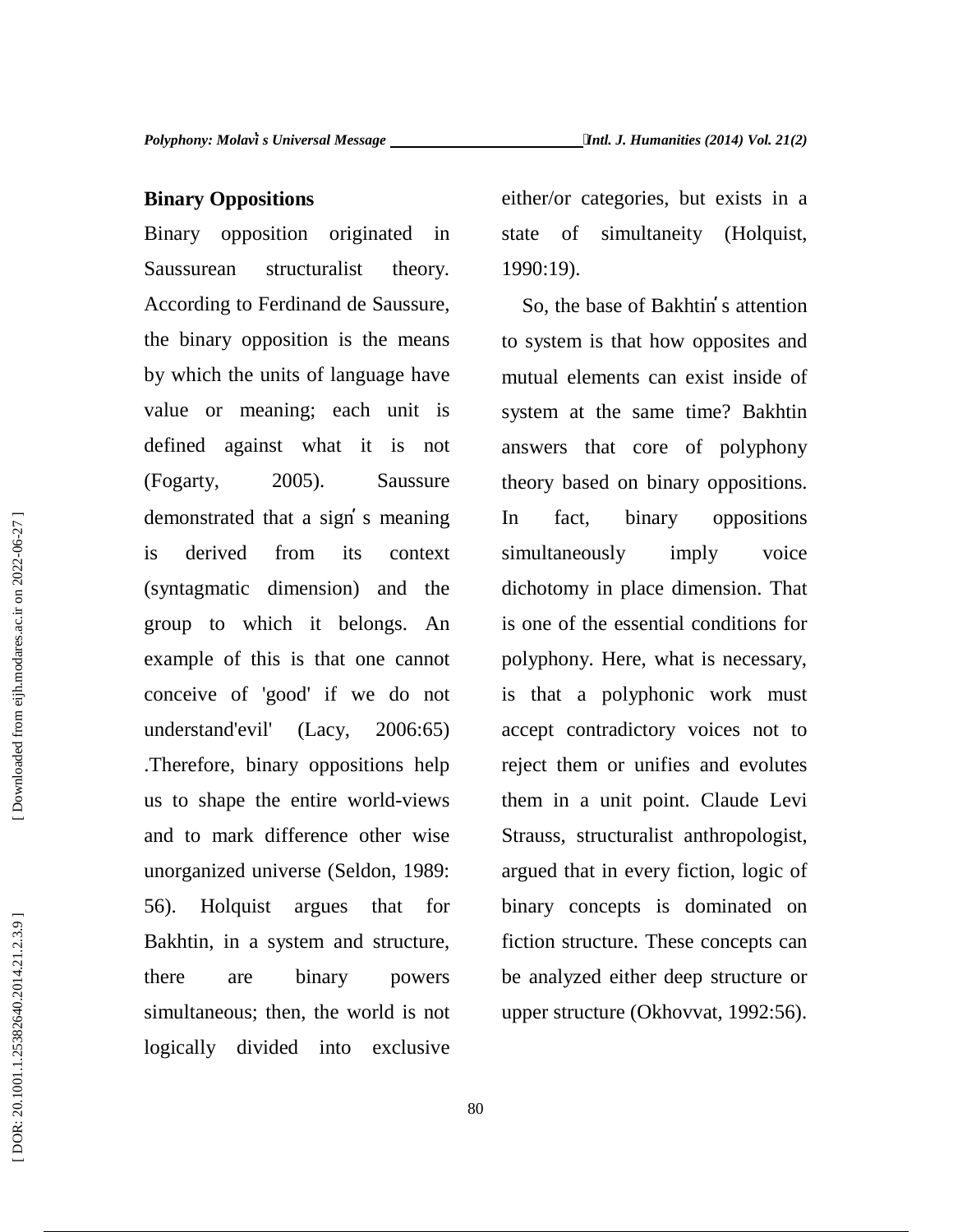Molavi also offers mystical and eristic subjects in format of mutual discourses. These subjects: trust and exerting oneself, fortuity and human volition, force and authority, poverty and enrichment, God satisfaction and prayer, generate multiple discourses and so ,varied voices is derived from their context. Molavi creates mutual subjects which are not determined by confined a definite conclusion; hence some Masnavi interpreter argued "when Molavi talked about eristic subjects, he was not able to conclude and he presented them by contradiction speeches (Moshidi,1381:225). This notion is derived due to binary oppositions nature which Molavi presented them mutually and noticed both of their sides. For instance, in "the lion and it s prey", rabbit and other animals are a figure of trust and of exerting oneself; and also the lion is a figure of exerting oneself and of trust;or in "Caliph and

Bedouin and his wife", the Bedouin is a figure of poverty and his wife is a figure of enrichment; but in part of story ,the Bedouin can be read as a figure of enrichment. So, Molavi did not dictate a special opinion; he used any thought or tenet which helped his purpose; Molavi s singularity secret maybe is that he never himself to a definite opinion; he utilized his mind perceptions and he forgave variety to his work" (Mosharraf, 2004:140).

Molavi as a poet and a narrator not dissolve problems of discourses and binary oppositions that he discussed them in his work; he just made discourses that offer varied voices and have equal discursive power. The world which discourses and binary oppositions open to addressee is as a "world that human thought superb possibilities to experience freedom by different functions and reveals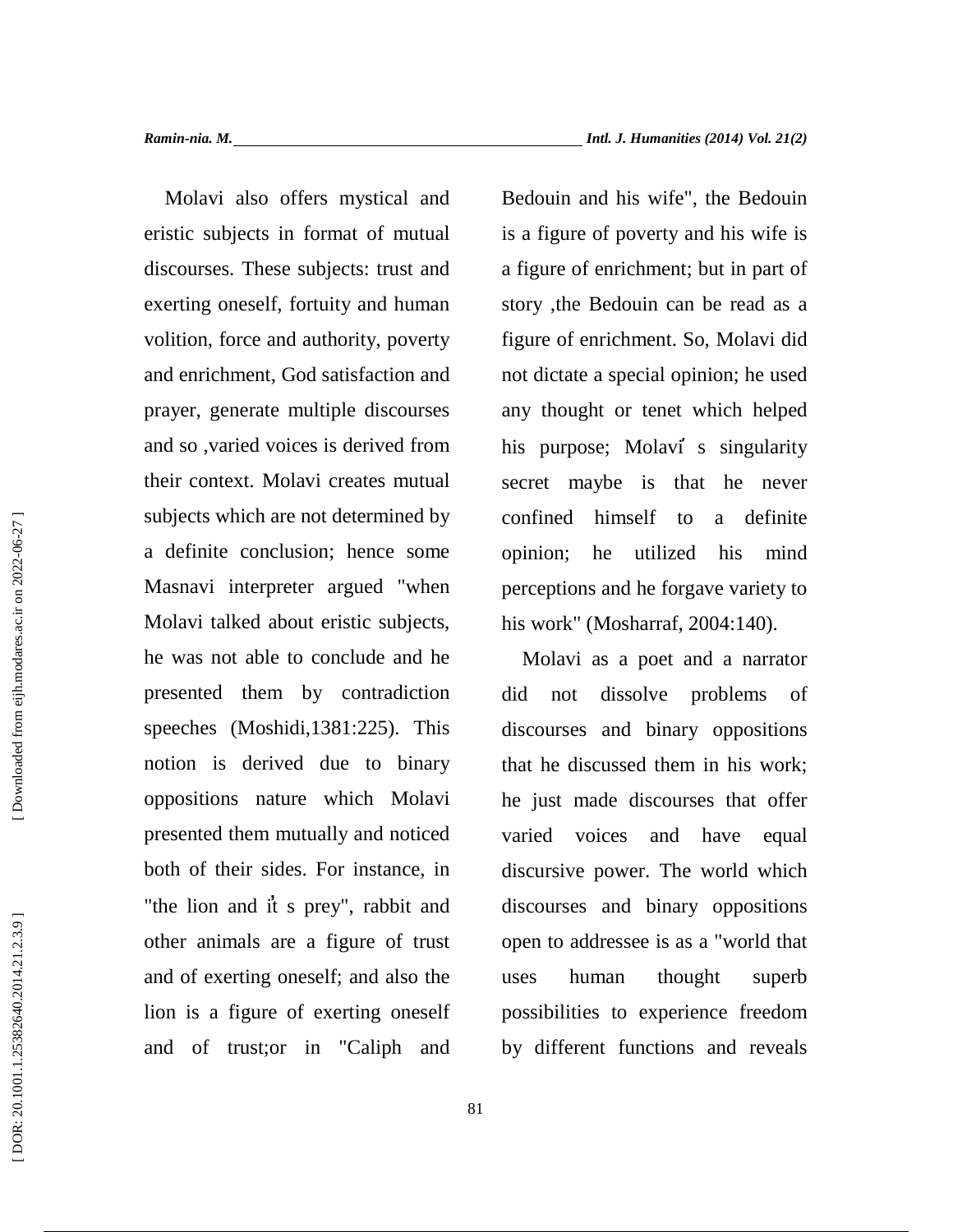eloquently a world which was hidden and silent before that"(Ahmadi, 2002:725).

Despite Molavi lived in a monologic time; he discussed about many opposites and binary concepts and problems in a new and diverse way. Those eristic problems, before Molavi, had always a certain solution; but Molavi demonstrated them in varied and mutual forms. Hence, Molavis purpose was promoting addressee s view to different and superior perception of world.

#### **Conclusion**

Molavi lived in a time that polyphony was not usual in modern and Bakhtinian concept**;** the time which monologism cast a shadow over thought and utterance, Molavi did not accept fanaticism and persistence on self idea and religion. Molavi s courage is wonderful, when he deconstructed usual traditions and cussed figures such Satan and Pharaoh. These aspects prefer Molavi's polyphonic characteristics on it s monologic aspects. Molavi in many cases is an implied narrator demonstrates dualistic characters and voices. There are intertextual and dialogic relations in fictions, ideas and voices. In short, attention to the other as a important principle in self cognition, relativism demolition hierarchical structure, carnivalization, dialogism, offering binary oppositions as mutual discourse and coexistence opposites are methods which Molavi acutely applied them in order to impede absolutism and to bring on polyphonic thinking.

### **References**

[1] Ahmadi, Babak (2002). *Heidegger and History of Being*, Third Edition, Tehran: Markaz Press.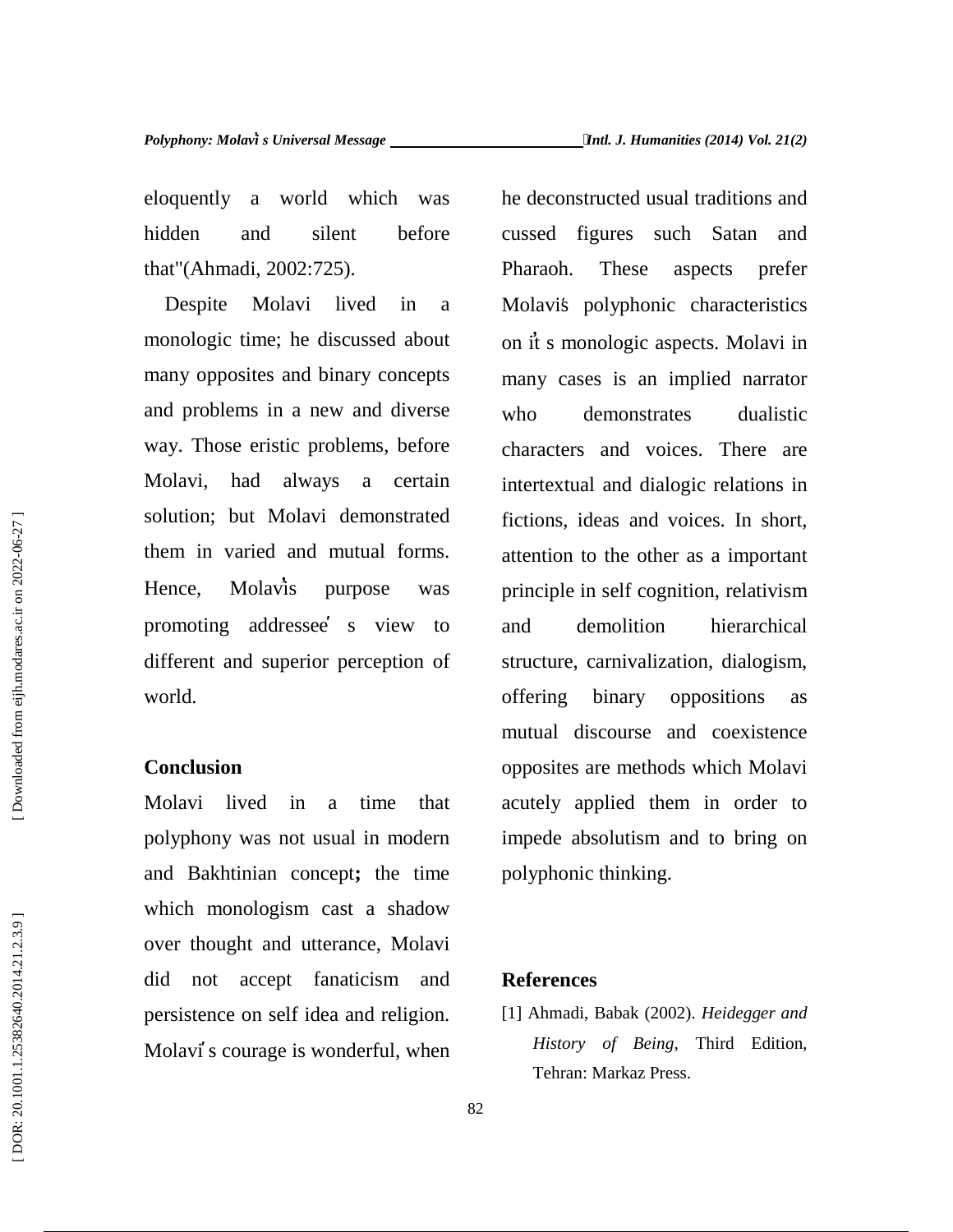- *Creeds Confidant*, 1 st Edition, Tehran: Jami Press.
- [3] Froozanfar, Badi-al-Zaman (2005). *Description of Molavis Life*, Third Edition, Tehran:Tirgan Press.
- 121 Bayani, Shirin (2005). *Two Hundred*<br>
Creeds Confidant, 1<sup>4</sup> Edition, Tchran:<br>
131 Froozanfar, Badi-al-Zaman (2005).<br>
141 Bami Press.<br>
151 Froozanfar, Badi-al-Zaman (2005).<br>
151 Edition, Tehran: Tirgan Press.<br>
141 Isl [4] Islami Nadoushen, MohammadAli (2002). *Four Speakers of Iran Superego***,** Second Edition, Tahren: Ghatre Press.
- [5] Jafari, Mohammad Taghi (1983). *Interpretation, Criticism and Analysis* of Masnavi, 10<sup>th</sup> Edition, Tehran: Islami Press.
- [6]ـــــــــــــــــ.)1979(. *Molavi and Worldviews*, Second Edition, Tehran: Besat Press.
- [7] Karami, Hosein (2006). Anthropology: *A Comparison between Sadra and Jaspers*, First Edition, Tehran: Cultural Ministry Press.
- [8] Moulavi, Jalal-al-din Mohammad (1990). *Fih-e-Ma Fih*. Amended by Froozanfar, 6<sup>th</sup> Edition. Tehran: AmirKabir Press.
- [9]ــــــــــــــــــ) 1386(. *Shams Collection*, Revised by Froozanfar, 4<sup>th</sup> Edition, Tehran: Doostan Press.
- [10]ــــــــــــــــ) 1350(. *Masavi Manavi*,

Revised by Nickelson, Tehran:Amir Kabir Press.

- [11]  $(1986)$ . *Majeles-e-Sabe*,  $1^{st}$ Edition. Tehran:Keyhan Press.
- [12] Mosharraf, Maryam (2004). *Gnostic exegesis semiotics*, 1 st Edition, Tehran: Sales Press.
- [13] Moshidi, Jalil (2002)."Molavi s Method in Eristic Arguments, Tehran University Journal of Literature and Humanities Faculty, No161, Pp.220- 240
- [14] Nasr, Seyed Hosein (2005*)."Why Molana, Why Now?", After World Troves,* attempted by Ali Dehbashi, Second Edition, Tehran: Sokhan Press.
- [15] Okhovvat, Ahmad (1992).*Fiction Grammar*, 1<sup>st</sup> Edition,Tehran: Farda Press.
- [16] Saheb-al-Zamani, Naser-al-din (2001). *Third Writing*,  $17<sup>th</sup>$  Edition, Tehran, Ataee Press.
- [17] Shafiee Kadkani, Mohammad Reza (2009). *Shams Collection: Introduction, Explanation and* Selection, 1<sup>st</sup> Edition, Tehran: Sokhan Press.
- [18] Zamani, Karim (2007). *Love Enamelist*, 5 th Edition, Tehran: Ney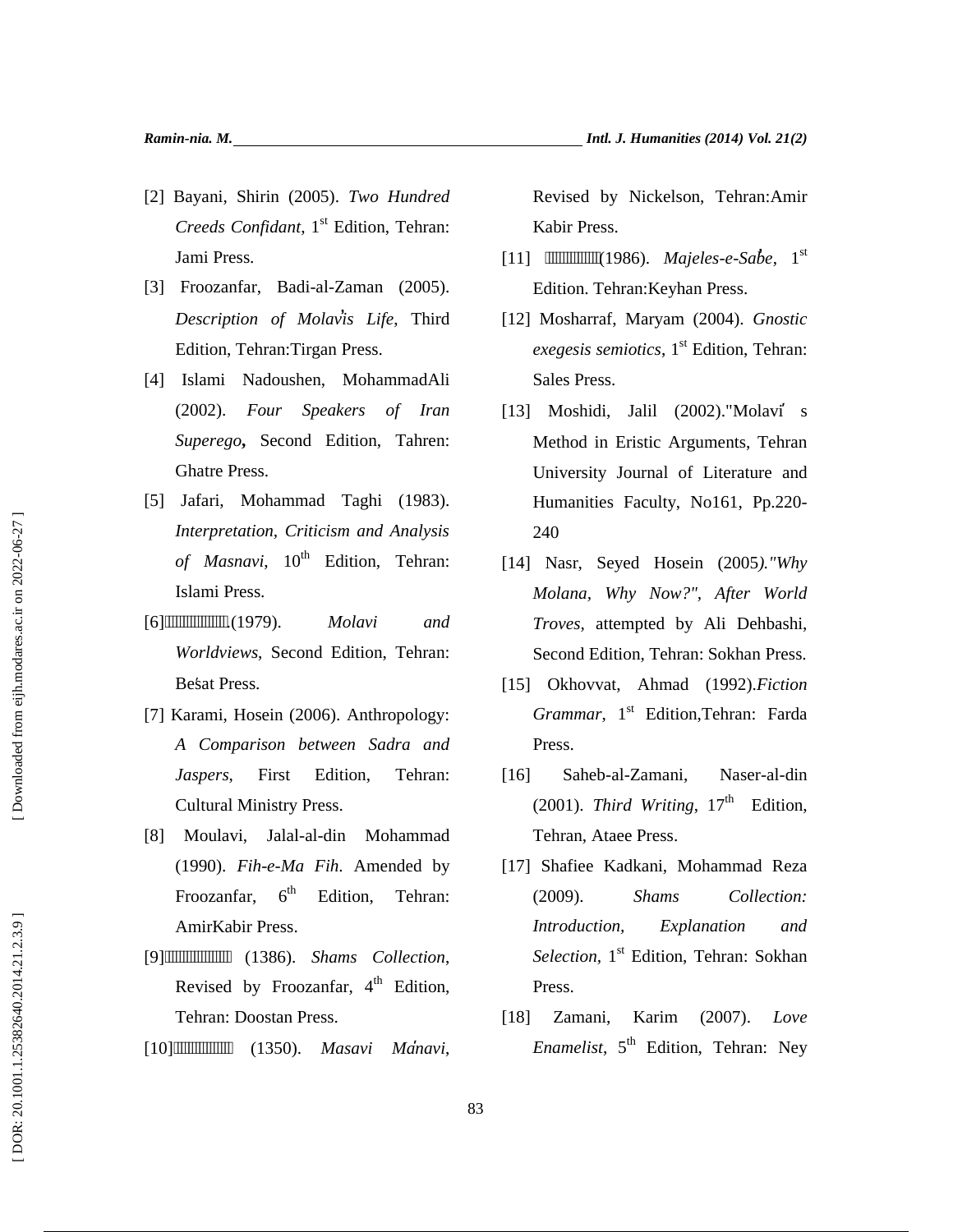Press.

[19] ZarrinKoub, Abd-ol-Hosein (2002). *Step by Step to Meeting God, 20<sup>th</sup>* Edition, Tehran: Elmi Press.

#### **English**

- [20] Bakhtin, Mikhail (1984). *Problems of Dostoevsky's Poetics*, Translated
- By Caryl Emerson, Manchester University.
- [21]ــــــــــــــــــ) 1984(. *Rabelais and His World*, Translated by Helen Iswolsky, Bloomington: Indiana University Press.
- [22] Clark, Katerina. Holquist, Michael (1984). *Mikail Bakhtin*, Harvard University Press.
- [23] Desantis, Alan. D, (2001). *Bakhtin`s*

*Dialogism in the Exile Experience*, Journal of Refugee Studies, Vol.14, No.1, University of Kentucky.

- [24] Fogarty, S. (2005). The Literary Encyclopedia, viewed 6 March 2011.
- [25] Holquist , M.(1990) *Dialogism: Bakhtin and his World*, London: Routledge.
- [26] Mojaddedi, Javid (2004). *The Masnavi*, Oxford University Press.
- [27] Selden, Raman (1989). *Practicing Theory and Reading Literature*, Lexington: The University Press of Kentucky.
- [28] WWW.litencyc.com/php : Lacey, N (2000), *Narrative and Genre*, Palgrave, New York.